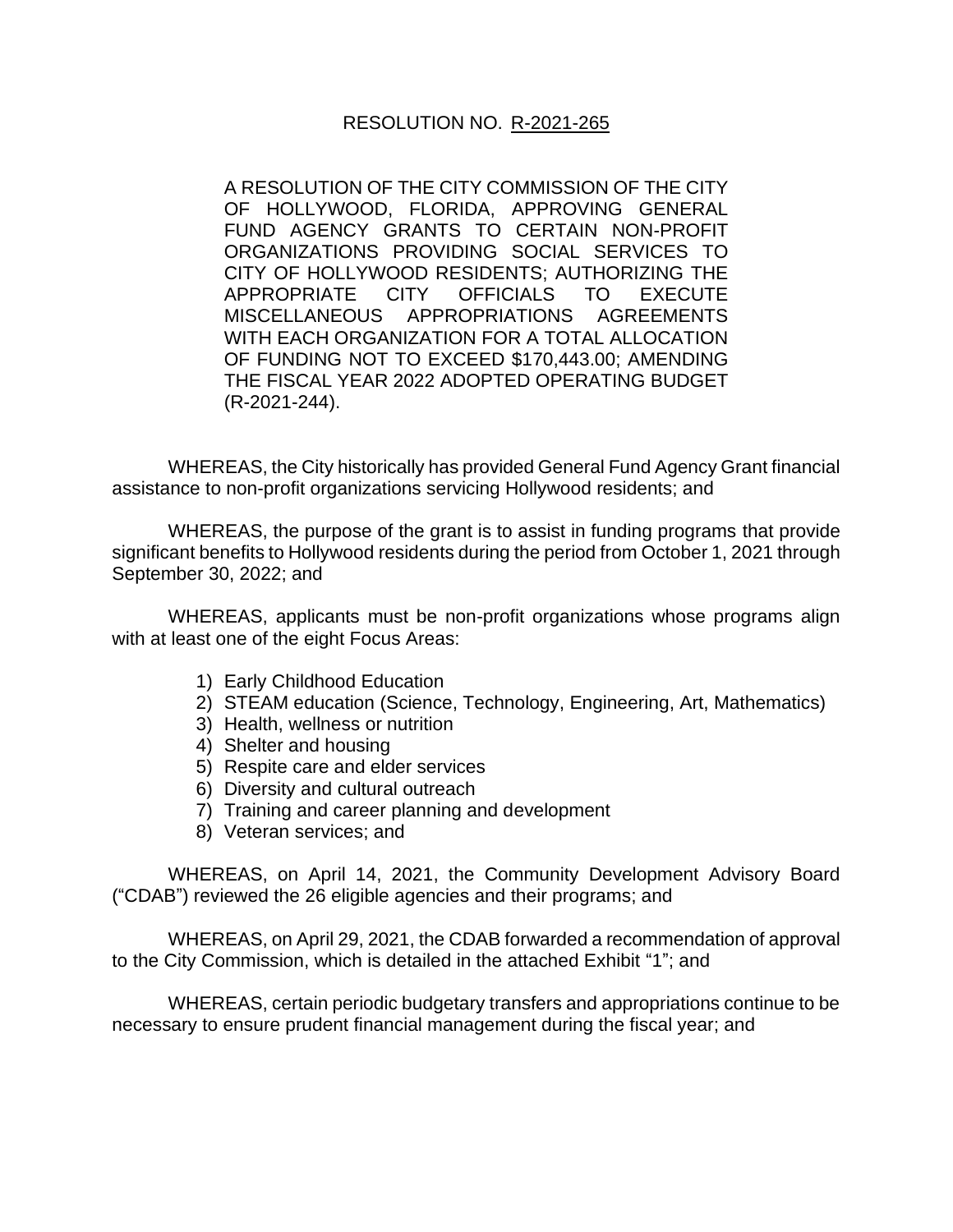WHEREAS, in the Fiscal Year 2022 Operating Budget, \$170,443.00 has been allocated for agency grants, and this Resolution seeks to amend the budget as detailed in the attached Exhibit "1" and allocate funds to the individual agencies; and

WHEREAS, each agency will be required to sign an agreement requiring quantifiable evidence of performance for disbursal of funds; and

WHEREAS, disbursement is subject to continued funding availability as approved by the City Commission and satisfactory performance by the grantee; and

WHEREAS, it is recommended that these funds be awarded to the local non-profit organizations to continue the community based programs in Fiscal Year 2022 as shown on Exhibit "1".

NOW THEREFORE, BE IT RESOLVED BY THE CITY COMMISSION OF THE CITY OF HOLLYWOOD, FLORIDA:

Section 1: That the foregoing "WHEREAS" clauses are ratified and confirmed as being true and correct and are incorporated in this Resolution.

Section 2: That the agencies listed in the attached Exhibit "1" are approved for General Fund Agency Grants funding for Fiscal Year 2022 in the annual amount listed for each agency, subject to continued funding availability as approved by the City Commission and satisfactory performance by the grantee.

Section 3: That it approves and authorizes the execution, by the appropriate City officials, of the attached Miscellaneous Appropriations Agreement with each agency listed in Exhibit "1", together with such non-material changes as may be subsequently agreed to by the City Manager and approved as to form and legal sufficiency by the City Attorney.

Section 4: That the Amendment to the Operating Budget of the City for the Fiscal Year beginning October 1, 2021, as set forth in detail in Exhibit "1" is approved, adopted and accepted as an Amendment to the Operating Budget of the City for the Fiscal Year 2022.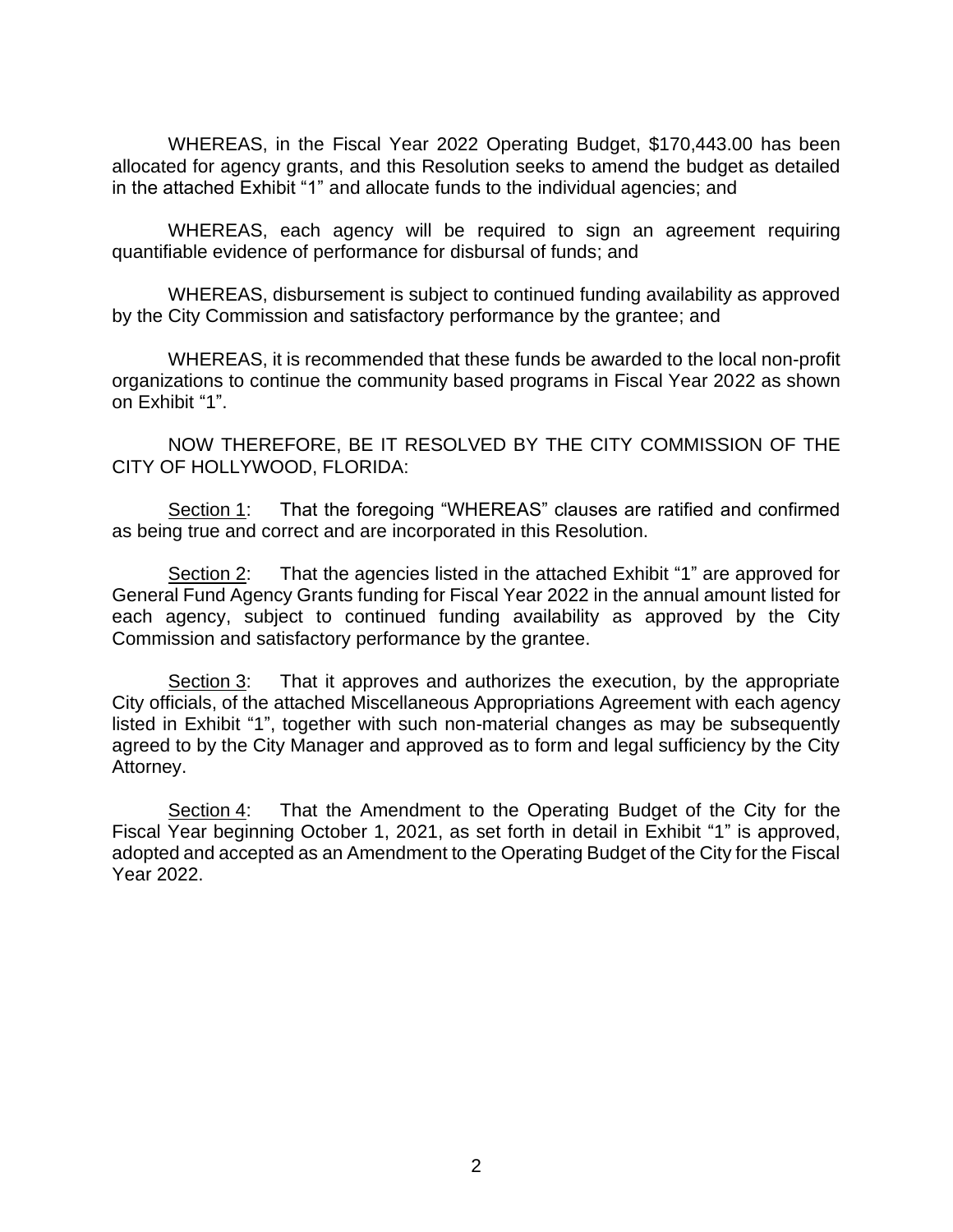A RESOLUTION APPROVING GENERAL FUND AGENCY GRANTS TO CERTAIN NON-PROFIT ORGANIZATIONS FOR A TOTAL ALLOCATION NOT TO EXCEED \$170,443.00.

Section 5: That it authorizes the Department of Financial Services to create certain accounts as needed to appropriate program funding.

Section 6: That this Resolution shall be in full force and effect immediately upon its passage and adoption.

PASSED AND ADOPTED this 20th day of October, 2021.

ATTEST:

JOSH LEVY, MAYOR

\_\_\_\_\_\_\_\_\_\_\_\_\_\_\_\_\_\_\_\_\_\_\_\_\_\_\_\_\_\_\_\_

\_\_\_\_\_\_\_\_\_\_\_\_\_\_\_\_\_\_\_\_\_\_\_\_\_\_\_\_\_\_\_\_\_ PATRICIA A. CERNY, MMC CITY CLERK

APPROVED AS TO FORM AND LEGAL SUFFICIENCY for the use and reliance of the City of Hollywood, Florida, only.

\_\_\_\_\_\_\_\_\_\_\_\_\_\_\_\_\_\_\_\_\_\_\_\_\_\_\_\_\_\_\_\_\_

DOUGLAS R. GONZALES CITY ATTORNEY